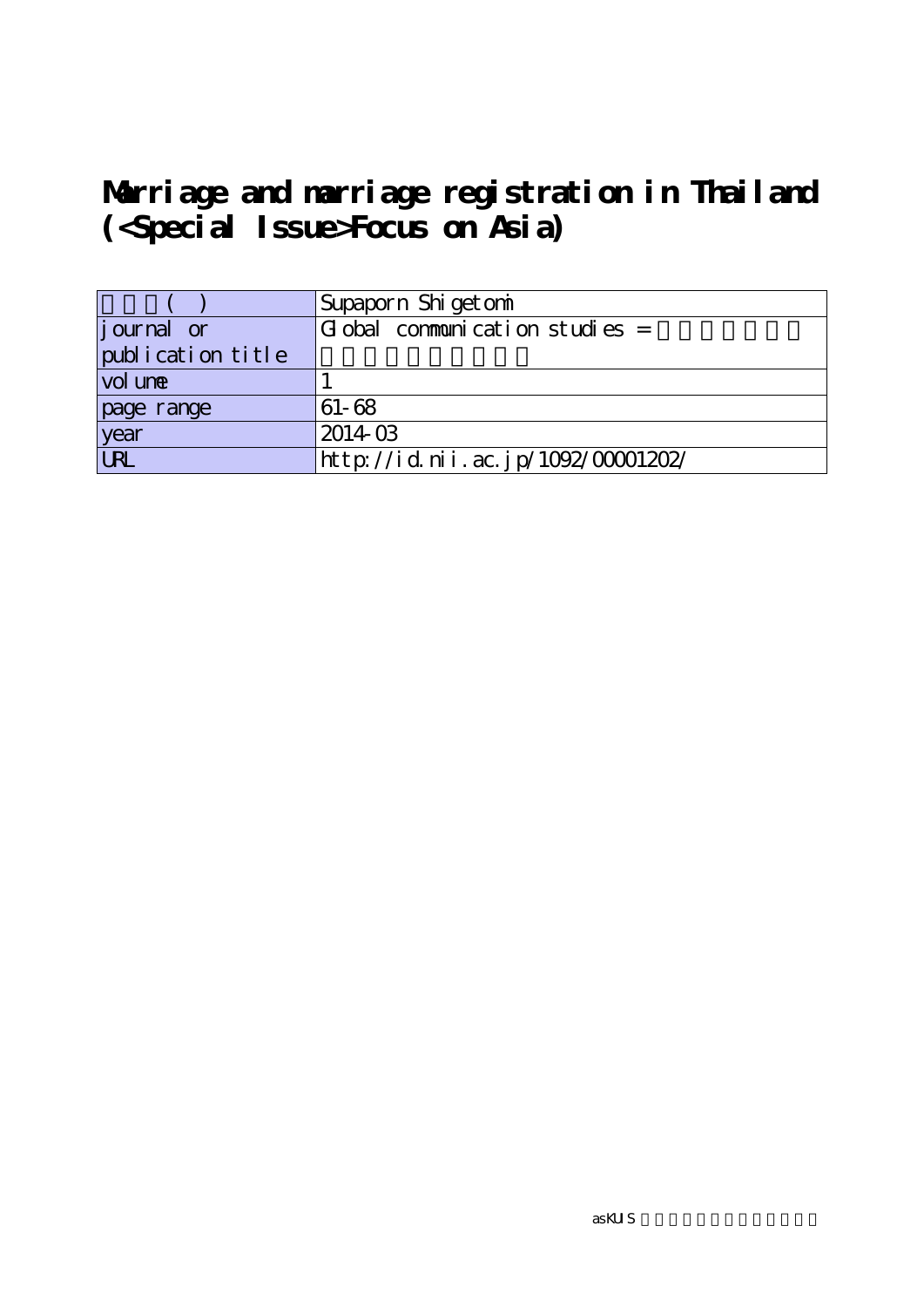## Marriage and Marriage Registration in Thailand

#### Supaporn SHIGETOMI

#### **Introduction**

Since the student-led democracy movement in 1973, the status of women in Thailand has become widely discussed among scholars. Feminism, women's studies, and gender have been placed on the curriculum at universities in Thailand. Women in Thai history is one topic that has drawn broad attention. The Marxist approach has been used to explain the status of women. In the past, women were exploited by Thai men who controlled the power. The situation of Thai women worsened when Thai society modernized in the  $19<sup>th</sup>$  century because Thai leaders adopted Western culture, which limited women's rights.

In this article, I examine the status of Thai women in terms of marriage, from the past until today. The purpose of the paper is to explain how and why women's status before and after marriage has changed. The main point of the paper is related to marriage registration, which has affected women's rights in many ways. The marriage ceremony and rituals are beyond the scope of this paper.

#### **Status of Thai Women: The View from the Past**

I begin by reviewing historical documents written by foreigners who visited Siam/Thailand and recorded what they observed. La Loubere, a French envoy of Louis XIV, who visited Ayutthaya in 1687, said that marriage was an agreement between the parents of the couple marrying. Before the marriage, the bridegroom had to build a house in the same area as his future bride's family's house and reside there for a while after the marriage (La Loubere, p. 51). Women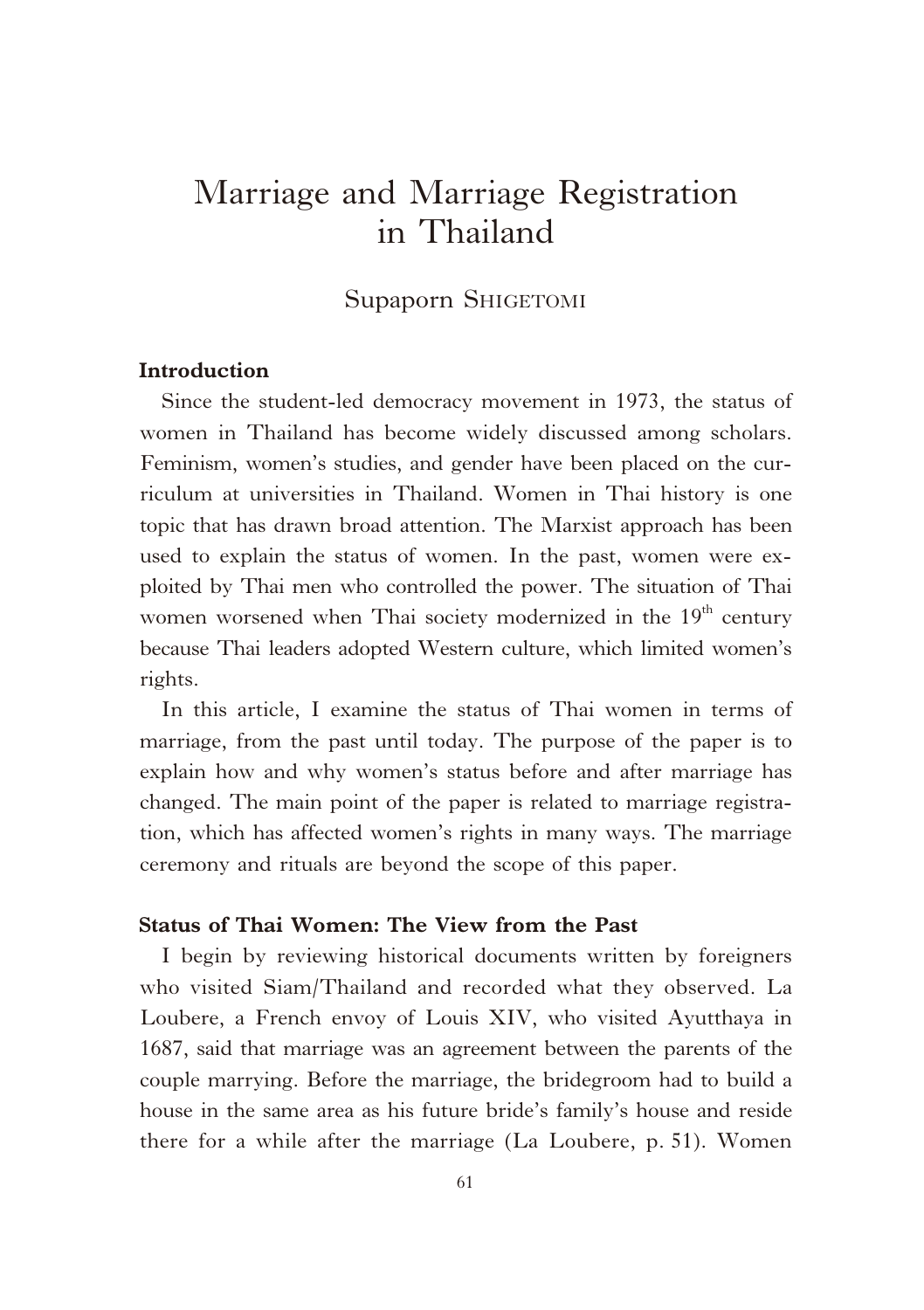stayed in their parents' area even when they had married. Women's status should be secure since they remained near their parents and relatives.

Almost two hundred years after La Loubere's visit, Sir John Bowring was sent on a diplomatic mission by the British government to Siam in 1855. In his well-known book, The Kingdom and People of Siam, he said that the status of Thai women was better when compared to other Asian countries.

*"Divorce is easily obtained on application from the woman, in which case the dowry is restored to the wife . . . A husband may sell a wife that he has purchased, but not the one who has brought dowry . . . On the whole, the condition of woman is better in Siam than in most Oriental countries."* (Bowring, p. 119)

Another book, The Kingdom of Siam, a factual account of Siam in 1904, was written by many Westerners who lived in Siam or worked there during that period, and described the high status of Siamese women as follows:

### *"The position of women is high in Siam. They enjoy, both in business matters and social life, a great dependence . . . Marriage is a civil contract and the wife retains her dowry; divorce is infrequent."* (Carter (ed.), p. 45)

Until the early  $20<sup>th</sup>$  century, Siamese/Thai women's status from the view of foreigners (especially Europeans) was high and better than that of women in other societies in Asia.

#### **Marriage in the Modern Era**

In the 19<sup>th</sup> century, Thailand, similar to Japan, was pressured by the West to reform the government administration system. The government of Siam adopted a new legal system, abolished the old law, The Laws of the Three Seals, and then enacted new laws that were similar to Western laws. However, in the new laws, especially family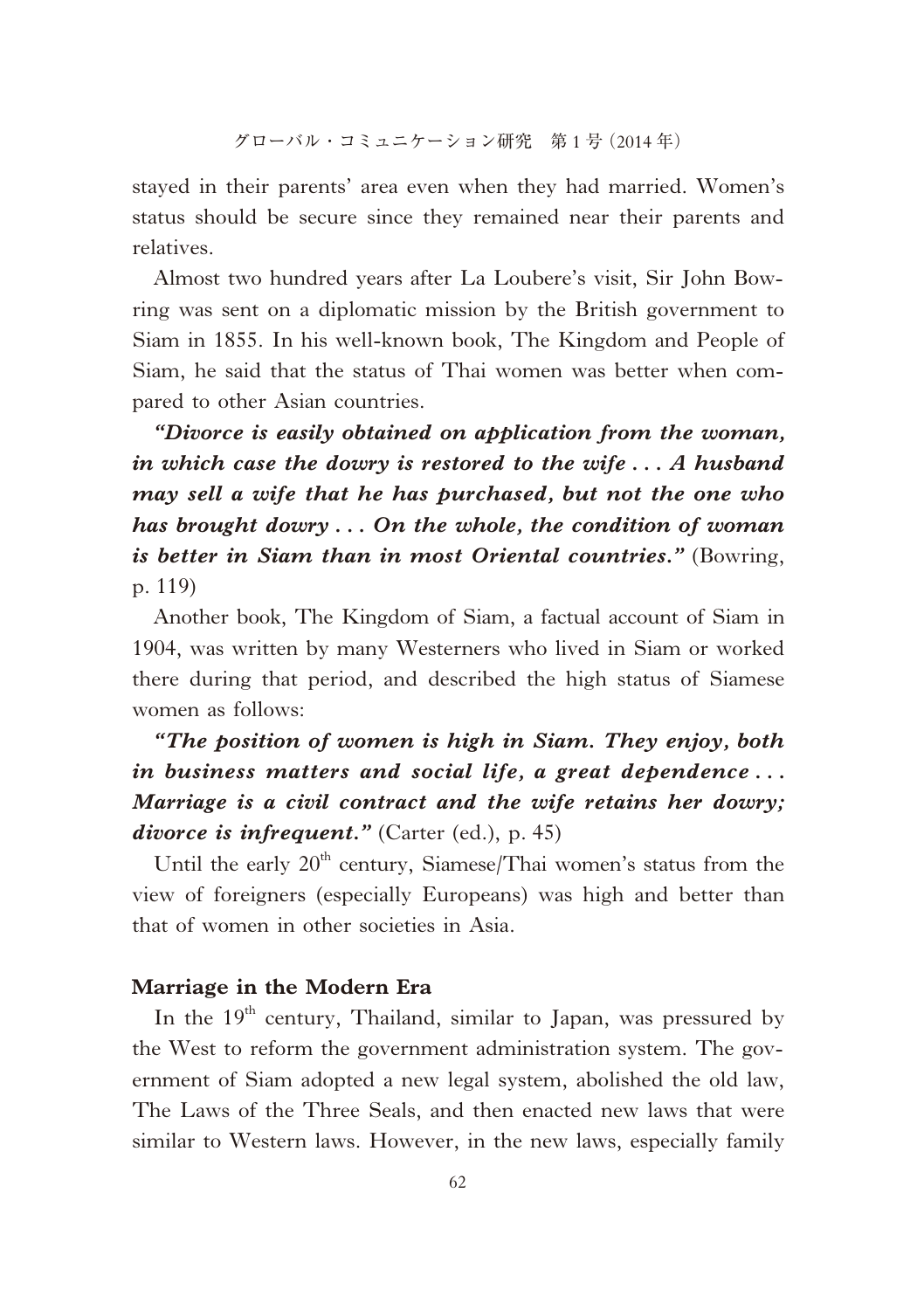law, the content rarely changed. Most of the content remained the same, such as the family law of The Laws of the Three Seals. Women's dowries were still protected. Even if a marriage was not registered, one wife was accepted legally. Having other wives was not prohibited.

The big change in women's status started during the reign of King Rama VI (1910–1925). In the past, Thai citizens did not have family names or surnames. The Thai identified themselves by referring to their parents' names (given name) or the place they resided. Though the Thai government had started recording data on Thai citizens since the reign of King Rama V (1868–1910), the data was limited: birth, death, household members, etc. Data was collected mainly around the Bangkok region. In addition, it was difficult to identify people because in those days many people had the same name. The king hoped that surnames would make identifying people easier and more accurate.

King Rama VI went to study in Britain in 1893 when he was 12 years old and returned in 1902. Almost a decade of living in Western society may have affected his way of thinking about society, humans, the nation-state, and people. In 1912, just two years after he ascended the throne, he declared that a birth, death, and marriage registration system should be instituted in Thailand. Everyone had to bear a surname to identify their status properly. In 1913, the first Surname Act was enacted. According to this law, a "married woman can bear her husband's surname or keep her maiden name" (Clause 6 of The Surname Act 1913). This means that in the transformation to modern society, a married woman had the right to choose her surname. The government gave Thai women the right to select their surnames.

#### **Form of Address for Women**

In the past, different words were used to address men and women. Nai (นาย) or Ay (อา้ย) came before a man's given name while Am daeng  $(\hat{\mathbf{p}})$  ar  $\hat{\mathbf{p}}$  ame before a woman's given name. For ex-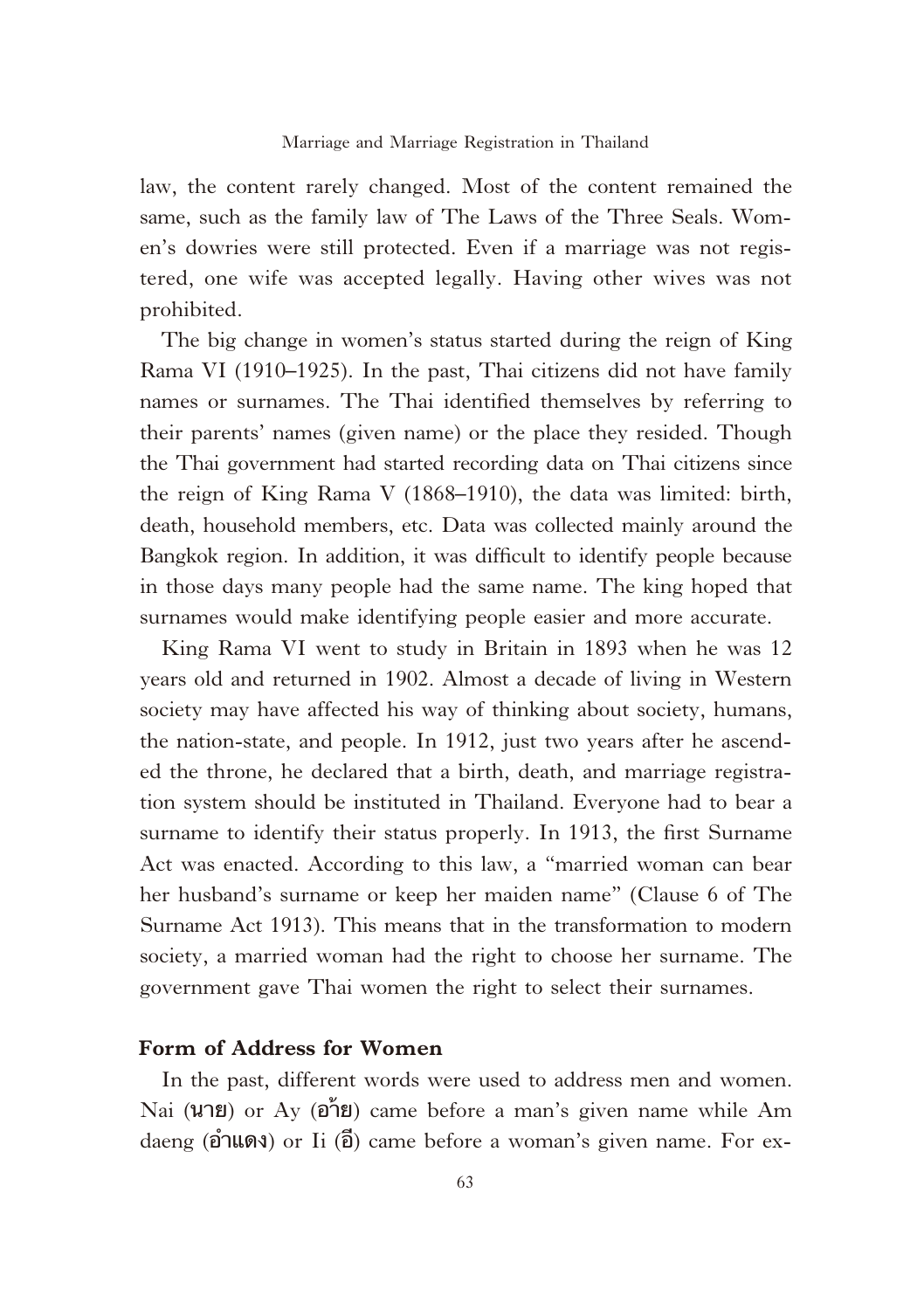ample, a man named Somchai was addressed as Nai / Ay Somchai, and a woman whose name was Somsri was addressed as Am daeng / Ii Somsri. It was an old custom to mention men and women in Thai society. There was no law concerning this matter. The custom may have been a way of indicating people's gender. In 1917, King Rama VI declared a new law, the Form of Address for Woman Act, 1917. The act fi xed a new form of address Nangsao (นางสาว) (Miss in English) for women who were unmarried (the wording used in the act was *woman who has no husband*- author) and Nang (นาง) (Mrs. in English) for women who were married (means married woman or *woman who has husband*- author).

Once a woman married, she had to use the address Nang before her given name for the rest of her life even if she divorced or was widowed. This form of address at the time was used only for regular women. It did not apply to women in the royal family and noble families.

In 1921, the King proclaimed the form of address for girls. He set the rule that girl meant a female under 15 years old. Women who were older than 15 years of age and unmarried (meaning married to a man) should use the address Nangsao before their given name.

After the new acts were legislated, the status of women, especially ordinary women, changed drastically. A woman's legal status was fixed by age and marriage status while her male counterpart did not have to change his surname and form of address after marriage.

#### **Status of Women in Democratic Society**

In 1932, a group of military and civil servants seized power from King Rama VII (1925–1935) and established a democratic government. The new government rushed to change Thailand into a new modern society. The first Constitution was drafted and promulgated. In 1935, the government enacted the first Family Registration Act,  $1935<sup>1</sup>$ . The act covered all registration related to families, for example,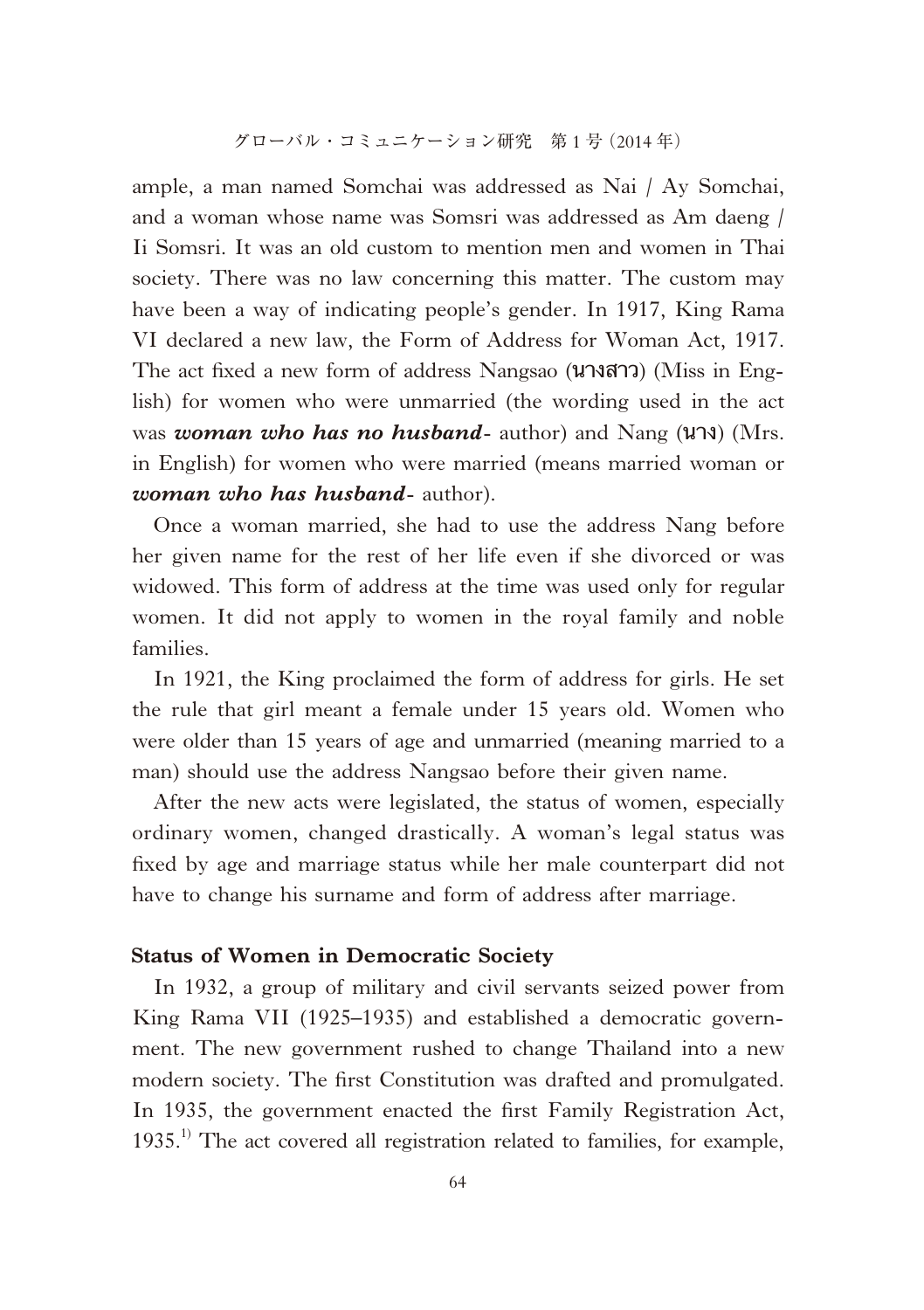marriage and divorce, the household register, and the adopted child register. This was the first time marriage involved legal ties. In the past, marriage was recognized by society but was not directly connected to the state or authority. In addition to marriage registration, the status of married women did not change. Women still had the right to select their surname.

Women's right to select a surname came to an end in 1941, when the government enacted the Personal Name Act 1941. The law forced women to use their husband's surname after marriage (Clause 13 of the Personal Name Act 1941).

Retaining one's maiden name was no longer allowed. According to the regulation, married women who used their maiden names were not allowed to register a divorce unless they had changed their surname to their spouse's surname. Owing to this law, women lost not only a right they had had for a long time but also equal status to men. The Personal Name Act 1941 was revised in 1962. The law allowed a divorced woman to resume her maiden surname (Clause 13 of the Personal Name Act 1962). A widow could keep her husband's surname or could resume her maiden surname (Clause 14 of the Personal Name Act 1962). There may be many reasons the law was revised that must be studied in detail.

The women's movement in Thailand has expanded widely since the 1970s democracy movement. The movement has developed along with economic growth in Thailand. Women have expanded their role in the fast-growing economic sector. At one point, women have been more independent; however, they are limited by old laws and social values. Today, there are many women's groups. Some are grassroots organizations. Some work on government projects. Some work on revising unequal laws for women, although the number of female lawmakers is still very low compared with developed countries. In a surprise move, the Personal Name Act and the Form of Address for Woman Act were recently revised.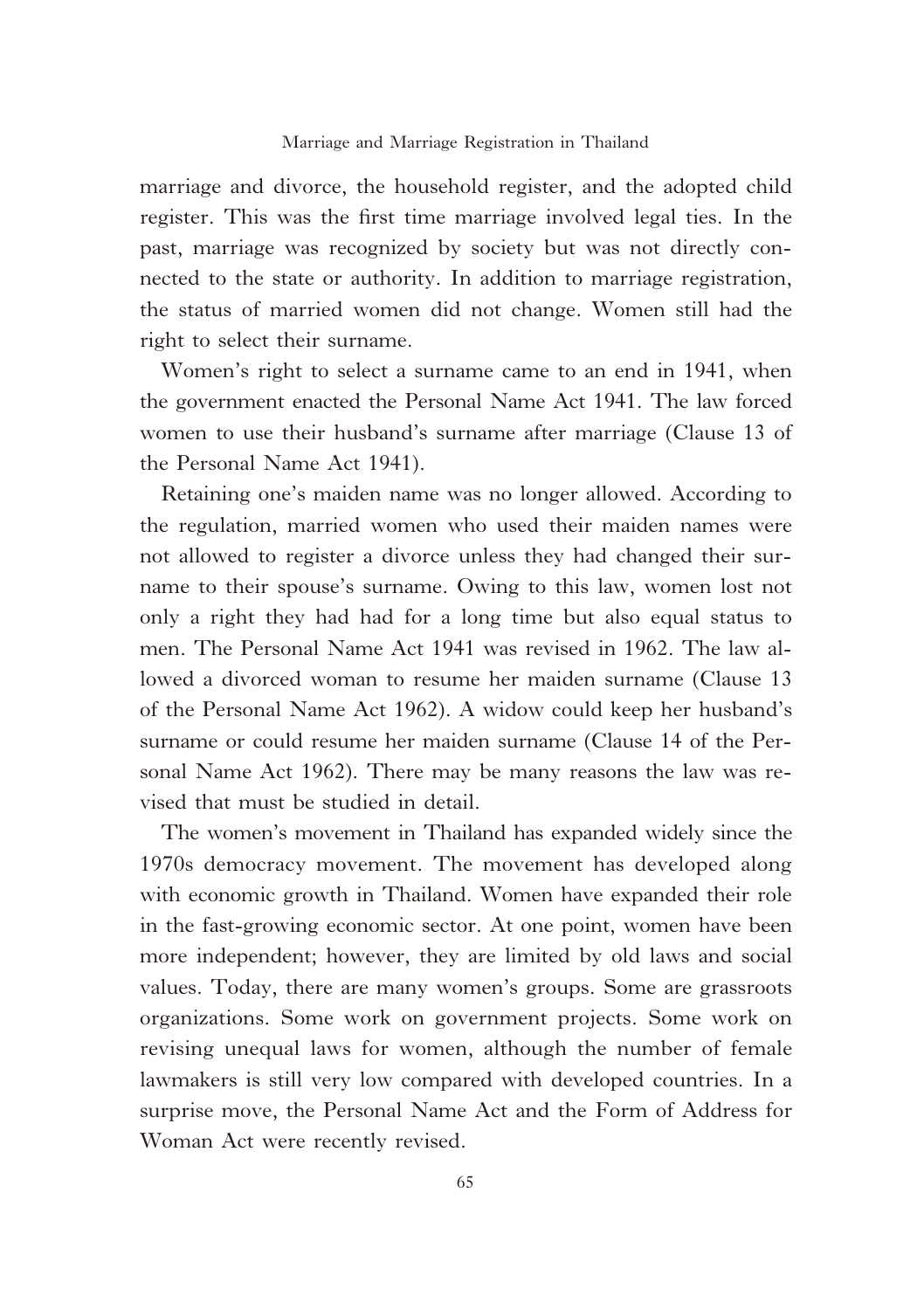グローバル・コミュニケーション研究 第 1 号(2014 年)

After the political turmoil in 1991–1992, the Constitution was promulgated in 1997. This Constitution has much important content concerning Thai women's rights. Article 30 guarantees equality between men and women. Due to this article, the Personal Name Act was revised and enforced in 2002.

According to the new law, a married woman has the right to use her maiden name or assume her spouse's surname. The couple has to choose when they officially register their marriage. A couple also has the right to use a different surname. This is a big leap for the women's movement because women spent a long time revising this law.

The latest change in women's status was the revision of the Form of Address for Woman Act in 2008. It is clear that the act, enacted since 1917, restricted women's rights and freedom, which are guaranteed in the Constitution. The new Form of Address for Woman Act 2008 states the following:

- *Section 5. A woman who has marriage registration shall select to address "Nang" or Nangsao" at her pleasure, before her given name and shall notify the registrar under the law on family registration.*
- *Section 6. If marriage registration of a woman is revoked, that woman shall select to address "Nang" or "Nangsao" at her pleasure, before her given name and shall notify the registrar under the law on family registration.*

The laws allow Thai women who have used their spouse's surname to change back to their maiden name. In addition, a married woman can apply to change all her documents (ID card, driver's license, bank account, etc.) to the address "Nangsao" before her given name.

According to data from the Ministry of the Interior, within one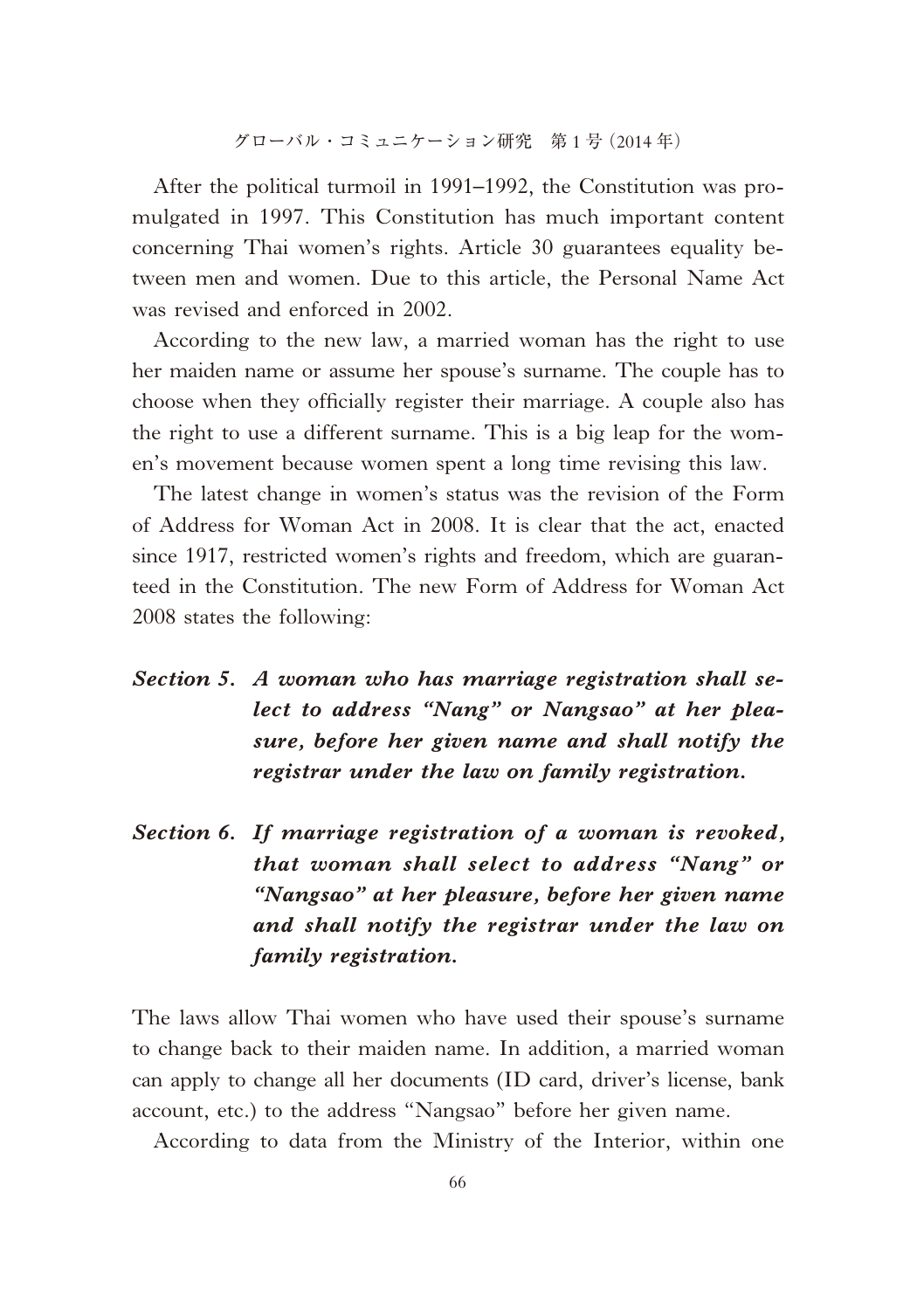year after the Form of Address for Woman Act was enacted, 429,387 women applied to change the forms they were using; 174,674 applied for "Nang" while 254,173 applied for "Nangsao." This shows that Thai women welcomed the law. It is unclear whether Thai women are very conscious of their rights and want to be equal to men. Many factors shape the way of their thought. The effect of the unequal laws on the status of women must be studied further.

#### **Conclusion**

In the past, from the perspective of foreigners, women's status in Thailand was better than in other Asian countries. One reason may be the tradition that married women did not move out to live with their husband's family as in Japanese and Chinese societies. A bride's parents could protect her until they had confidence in their son-inlaw. Furthermore, in the past Thai women played a large role in the economic sector for example they worked in the farm liked men or they were traders in the market. This gave them a strong position in the family.

When Thailand entered the modern era and implemented the Western legal system, marriage registration, surname, and the form of address for women were introduced and practiced. Women's status changed drastically, and women became dependent on their spouses. The right to use a surname after marriage was changed by the laws. The situation worsened during the democratic regime. According to the policy of the government, which aimed to make Thailand a civilized society, they retained the concept that a man was the head of the family. Married women had to assume their spouse's surname and be addressed "Nang" or Mrs. before their given name as the practice in Western society.

With the political change in the 1990s, a new Constitution was promulgated in 1997. This is the most democratic Constitution that Thai society has ever had. The women's movement played a big role